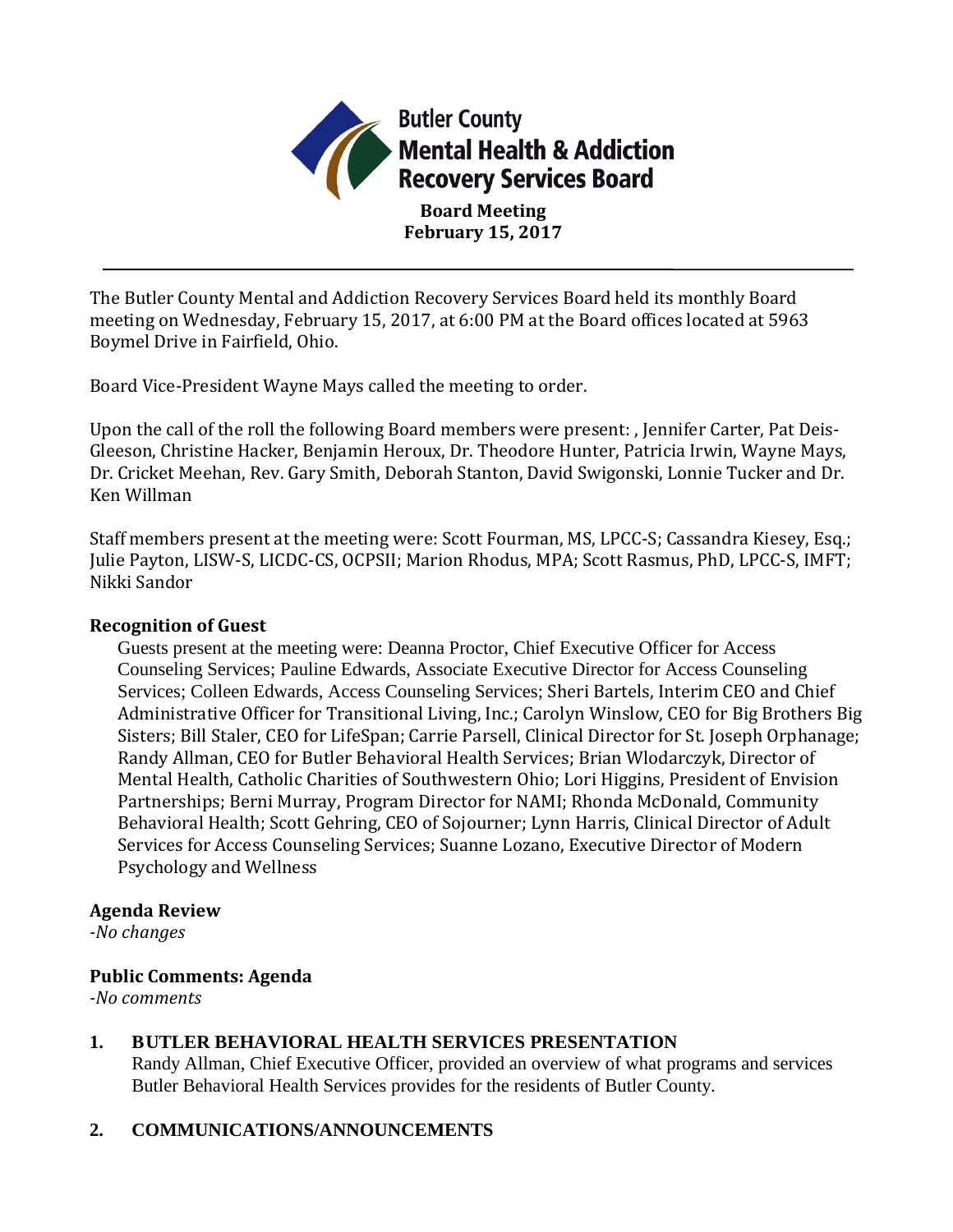#### **A. Board Correspondence**

a. St. Aloysius has some office space available for sub-leasing. Recently a few prospective tenants have inquired about renting the entire space. They may make the decision to sub-lease their entire space, and if they do they will move their entire child and adolescent services to another convenient location in Butler County

#### **B. Board President Report**

Mr. Mays, Board Vice-President, provided an overview of what the Board and Board staff have accomplished in the last month. See page 5 and 6 for a full report.

#### **C. Executive Directors Report**

Dr. Rasmus presented an Executive Director report and provided an overview of the following topics:

- *a.* OACBHA Crisis and Detox Services in Ohio and stats on overdose deaths in Ohio
- *b.* OACBHA SFY 2018-2019 State Budget Platform
- *c.* OACBHA Upcoming Conferences Ohio's 2017 Opiate Conference and Ohio's Recovery Conference
- *d.* Overview of the article: *Counseling Today – American Counseling Association Publication*
- *e.* Overview of the article: *Teen Use of Any Illicit Drug Other than Marijuana at New Low*

## **4. MINUTES**

# **January Board and Executive Committee Meeting Minutes and February ARS and MH Committee Meeting Minutes**

*Ms. Hacker motioned to approve the January Board and Executive Committee Meeting Minutes and the February ARS and MH Committee Meeting Minutes. Ms. Irwin seconded the motion. The vote carried the motion.*

## **5. MENTAL HEALTH COMMITTEE**

Mr. Mays provided an overview of the February Mental Health Committee meeting that was held on February 8, 2017. See the minutes for more details.

## **6. NEW BUSINESS**

## **A. Financial Reports**

Mr. Rhodus provided an overview of the November financial report which showed that with 42% of the fiscal year expired we have received 44% in revenues and have used 33% of board administration funds.

*Ms. Deis-Gleeson motioned to approve the November Financial Report. Ms. McKinney seconded the motion. The vote carried the motion.*

## **B. Yellow Sheet and Budget Revisions**

The budget revision for Access Counseling Services is in the amount of \$60,000 for non-Medicaid intensive outpatient treatment services, AOD subsidy and AOD adolescent services funds. The budget revision for Sojourner Recovery Services is for a \$40,000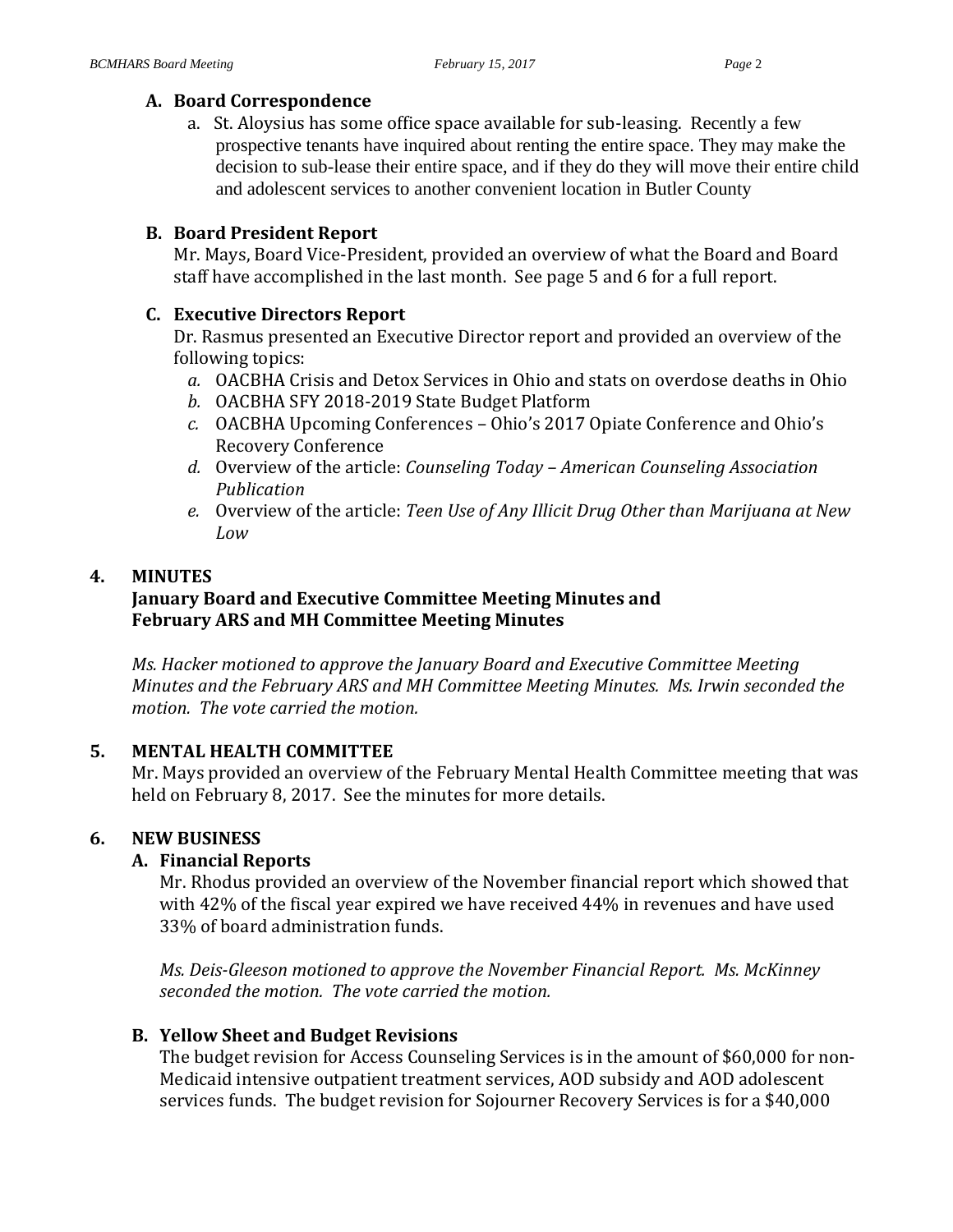reduction in adolescent program funding and \$8,500 state funding increase for the perinatal program.

The yellow sheet reflects the budget revisions for Access Counseling, Sojourner Recovery Services, a \$102,250 reduction from the Butler County Coalition and \$20,000 increase for Lumiere contract.

*Ms. Stanton motioned to approve the changes in the yellow sheet. Mr. Tucker seconded the motion. The vote carried the motion.*

*Ms. Deis-Gleeson motioned to approve the budget revisions for Access Counseling and Sojourner Recovery Services. Reverend Smith seconded the motion. The vote carried the motion.*

## **C. Couch Brothers Contract**

The Couch Brothers contract is for ongoing lawn maintenance for the Fair Ave. property and is not to exceed \$4,250.

*Dr. Hunter motioned to approve the Couch Brother contract. Ms. Stanton seconded the motion. The vote carried the motion.*

## **D. Butler Tech Contract**

The Butler Tech contract is for medical billing training to cover the new behavioral health codes and is in the amount of \$5,000 for the training and up to and additional \$1,000 for consultation. The total contract is not to exceed \$6,000.

*Mr. Tucker motioned to approve the Butler Tech contract. Ms. Hacker seconded the motion. The vote carried the motion.*

## **E. Hickman & Lowder Contract**

The Hickman and Lowder contract is an ongoing contract that has a rate increase of an additional \$10 an hour to bring the hourly billing rate to \$270. The contract is for attorney consultation services in regards to the Board's fee for service contract.

*Mr. Swigonski motioned to approve the Hickman and Lowder contract. Mr. Tucker seconded the motion. The vote carried the motion.*

## **F. Children's Services MOU**

The Children's Services MOU is a collaborative shared funding agreement with Children Services and Juvenile Court to pay for a grant writers expertise to help get a grant to reinstate the family drug court program in the county.

*Mr. Heroux motioned to approve the Children's Services MOU in the amount of \$9,235. Ms. Stanton seconded the motion. The vote carried the motion.*

## **G. Job Descriptions**

The Director of Children Services and the Director of ADAS job descriptions have been updated to keep them current and to be more specific for the purpose of Culture of Quality.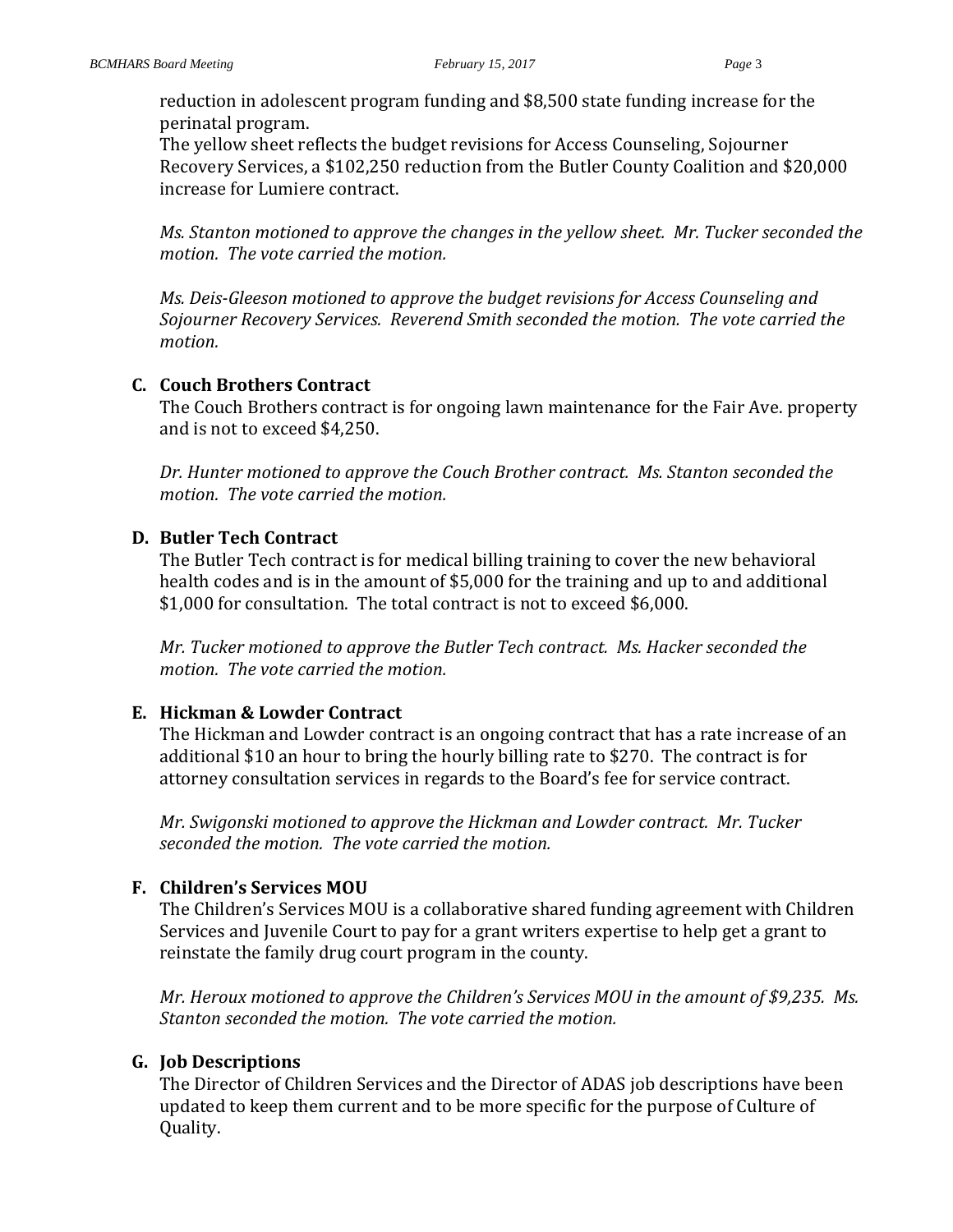*Mr. Tucker motioned to approve the changes in the job descriptions of the Director of Children Services and the Director of ADAS. Ms. Stanton seconded the motion. The vote carried the motion.*

#### **H. 120 Day Meeting Memo Endorsement**

Dr. Rasmus reviewed the eleven changes in the AIP contract that were noted in the 120 Day Meeting Memo (created by Frank Hickman) and stated that meetings with providers will begin mid-March. Discussions ensued regarding exact wording of #6 in the memo.

*Ms. Deis-Gleeson motioned to approve the 120 Day Meeting Memo with the caveat that #6 will be changed to read "The Board will require each agency to provide a budget on or before May 1, 2017." Mr. Heroux seconded the motion. The vote carried the motion.*

## **I. Program Narrative for AIP**

Ms. Lombardo provided an overview of the newly updated Annual Implementation Plan/Application for Funding which has been improved and updated to ensure quality program funding.

*Ms. Hacker motioned to approve the newly update AIP. Mr. Himm seconded the motion. The vote carried the motion.*

## **J. Direct Deduction for Personnel Support**

There can no longer be a contract with the Assistant Prosecutor's office to support Ms. Kiesey's position; there will now need to be a direct deduction in the amount of \$92,901to cover her salary and benefits.

*Ms. Stanton motioned to approve the Direct Deductions for Personnel Support. Ms. Hacker seconded the motion. The vote carried the motion.*

## **K. 21st Century Cures Act**

The Board has requested funding for about 1.1 million dollars from the state in support of Ohio Department of Mental Health and Addiction Services grant to the Federal Government through the 21st Century Cures Act funds. The funding will used for possible prevention, addiction recovery treatment, and other supports.

## **L. Strategic Plan – Advocacy/Public Relations**

Dr. Rasmus reviewed the advocacy and public relations section of the strategic plan. 25% of the objectives have been completed, 64% of the objectives have been started and/or are ongoing. Lastly 11% of the objectives in this section have yet to be started. These statistics for the 6<sup>th</sup> and last section of the strategic plan are as good as or better than the average statistics for the entire plan. This completes the review of the entire plan over the last 10 months.

## **M. Health Officer Training Approval**

Dr. Miller, Ms. Kiesey and Mr. Fourman taught Health Officer Training for individuals who are able to write holds on individuals who are at risk to themselves or others in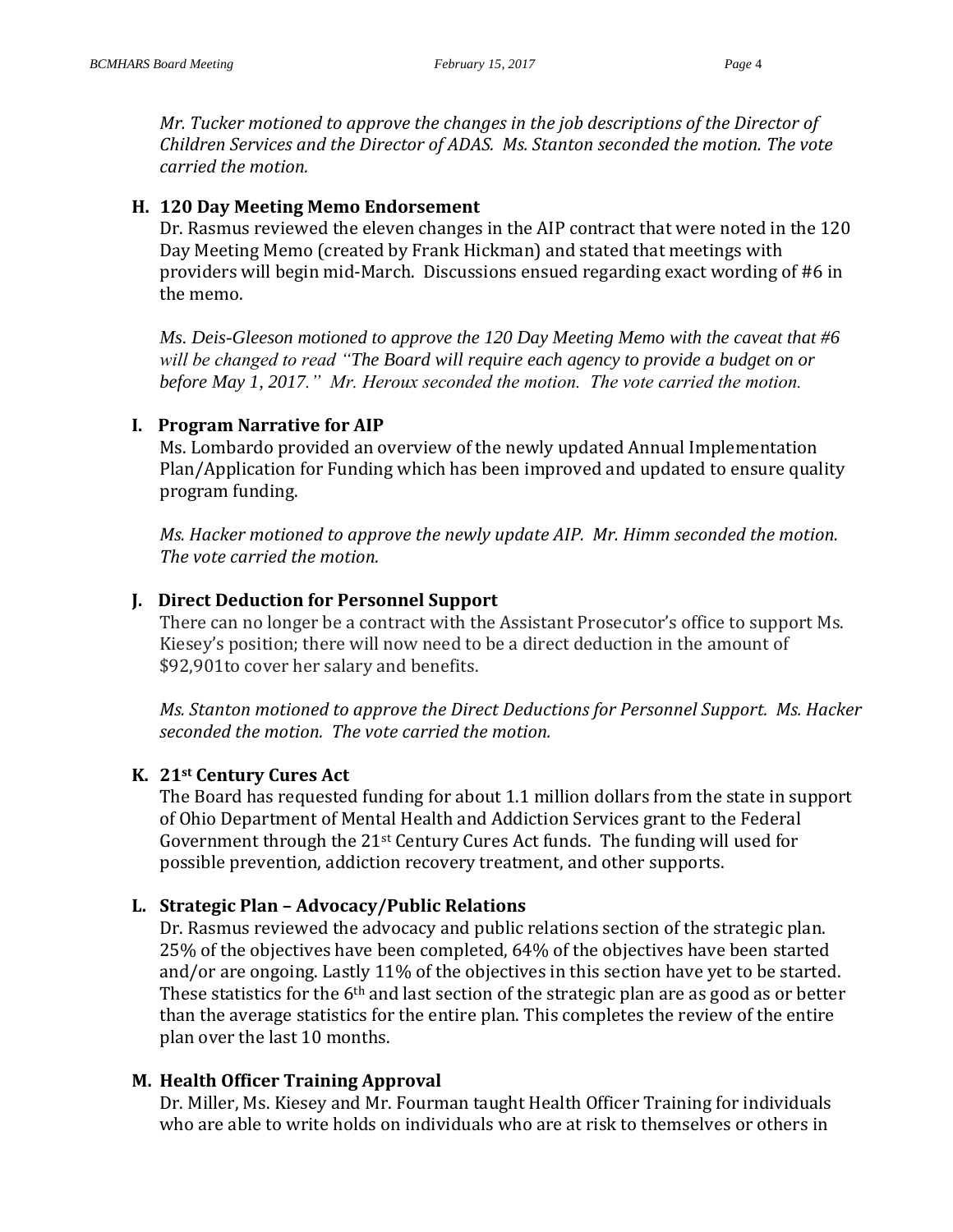Butler County. A list of trainees designated to be Health Officers was presented to the Board for approval until June 30, 2017.

*Ms. Hacker motioned to approve the appointment of the Health Officers who attended the training. Mr. Heroux seconded the motion. The vote carried the motion.*

#### **N. Evaluation of January Board Meeting**

17 Board Members completed the January Board Meeting Evaluation. The January average was 1.4 (in between agrees and strongly agrees). The number one question that resulted in a significant below average score of less than 1 was #5 which states that discussions were held equally among board members and not dominated by only a few vocal individuals.

#### **O. State Hospital Report**

Mr. Fourman reviewed the January State Hospital report and noted that there were 5 civil beds and 12 forensic beds used by Butler County residents in state hospital for the month of January 2017. The Board was below average on its civil beds and a little above average on it forensic beds which for the latter we have very little control over.

#### **P. Vouchers and Payments Made by Direct Deduction**

Listed were all of the Voucher Approvals and Direct Deductions for the months of January.

*Ms. Stanton motioned to approve the January Vouchers and Payments made by Direct Deduction in the month of January. Ms. Carter seconded the motion. The vote carried the motion.*

## **3. GUEST/BOARD COMMENTS**

**4. ADJOURNMENT**

## **President's Message 2/15/17**

Being a MHARS board member is something to be proud of. We do have the best interest of our consumers, their families and are good stewards of the taxpayer's money. We research, reach out and work to keep Butler County MHARS board user-friendly and an effective resource.

We have six board member's terms expiring in June and ALL six are renewing their commitment to serve. Our Board is very strong and effective because of our dedicated members. We would like to thank Jennifer Carter, Chris Hacker, Dr. Ted Hunter, Kim McKinney, Marianne Niese and Debbie Stanton for their continued service.

The OACHBA Legislative Day was held in Columbus 1/31/17 and one third of our Board was in attendance and three staff members. I would like to thank Wayne Mays, Dr. Ken Willman, Lonnie Tucker, Kim McKinney and Mat Himm, Dr. Rasmus, Julie Payton and Nikki Sandor for taking their time to meet with Butler County State legislators. We were able sit down with them and share our state and local mental health ad addiction needs.